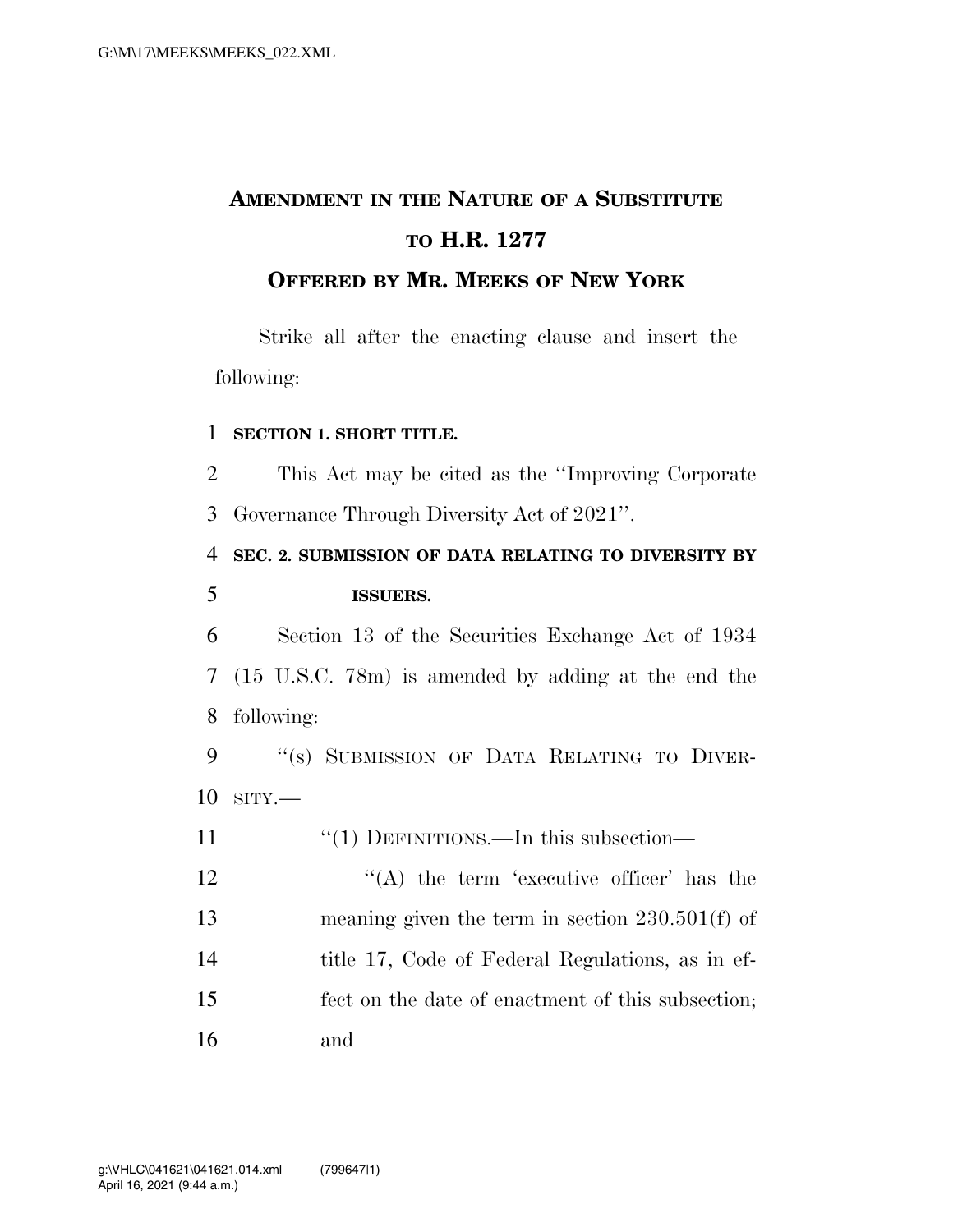| $\mathbf{1}$   | $\lq\lq (B)$ the term 'veteran' has the meaning                 |
|----------------|-----------------------------------------------------------------|
| $\overline{2}$ | given the term in section 101 of title 38, United               |
| 3              | States Code.                                                    |
| $\overline{4}$ | "(2) SUBMISSION OF DISCLOSURE.—Each                             |
| 5              | issuer required to file an annual report under sub-             |
| 6              | section (a) shall disclose in any proxy statement and           |
| 7              | any information statement relating to the election of           |
| 8              | directors filed with the Commission the following:              |
| 9              | "(A) Data, based on voluntary self-identi-                      |
| 10             | fication, on the racial, ethnic, and gender com-                |
| 11             | position of-                                                    |
| 12             | "(i) the board of directors of the                              |
| 13             | issuer;                                                         |
| 14             | "(ii) nominees for the board of direc-                          |
| 15             | tors of the issuer; and                                         |
| 16             | "(iii) the executive officers of the                            |
| 17             | issuer.                                                         |
| 18             | "(B) The status of any member of the                            |
| 19             | board of directors of the issuer, any nominee                   |
| 20             | for the board of directors of the issuer, or any                |
| 21             | executive officer of the issuer, based on vol-                  |
| 22             | untary self-identification, as a veteran.                       |
| 23             | $\lq\lq$ <sup>"</sup> (C) Whether the board of directors of the |
| 24             | issuer, or any committee of that board of direc-                |
| 25             | tors, has, as of the date on which the issuer                   |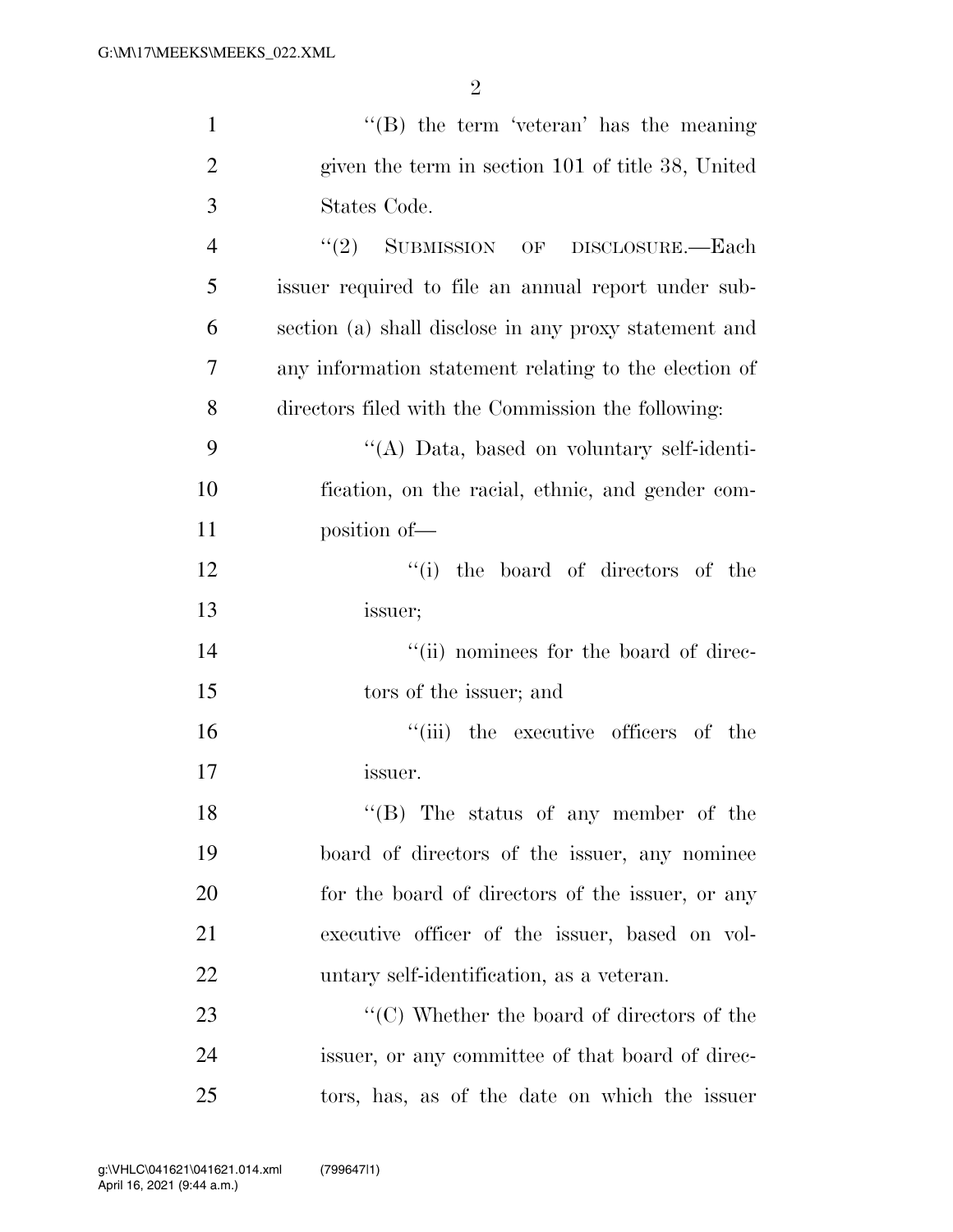| $\mathbf{1}$   | a disclosure under this paragraph,<br>makes            |
|----------------|--------------------------------------------------------|
| $\overline{2}$ | adopted any policy, plan, or strategy to promote       |
| 3              | racial, ethnic, and gender diversity among—            |
| $\overline{4}$ | "(i) the board of directors of the                     |
| 5              | issuer;                                                |
| 6              | "(ii) nominees for the board of direc-                 |
| 7              | tors of the issuer; or                                 |
| 8              | ``(iii)<br>the executive officers of the               |
| 9              | issuer.                                                |
| 10             | "(3) ALTERNATIVE SUBMISSION.—In any 1-                 |
| 11             | year period in which an issuer required to file an an- |
| 12             | nual report under subsection (a) does not file with    |
| 13             | the Commission a proxy statement or an information     |
| 14             | statement relating to the election of directors, the   |
| 15             | issuer shall disclose the information required under   |
| 16             | paragraph $(2)$ in the first annual report of issuer   |
| 17             | that the issuer submits to the Commission after the    |
| 18             | end of that 1-year period.                             |
| 19             | "(4) ANNUAL REPORT.—Not later than $18$                |
| 20             | months after the date of enactment of this sub-        |
| 21             | section, and annually thereafter, the Commission       |
| 22             | shall submit to the Committee on Financial Services    |
| 23             | of the House of Representatives and the Committee      |
| 24             | on Banking, Housing, and Urban Affairs of the Sen-     |
| 25             | ate, and publish on the website of the Commission,     |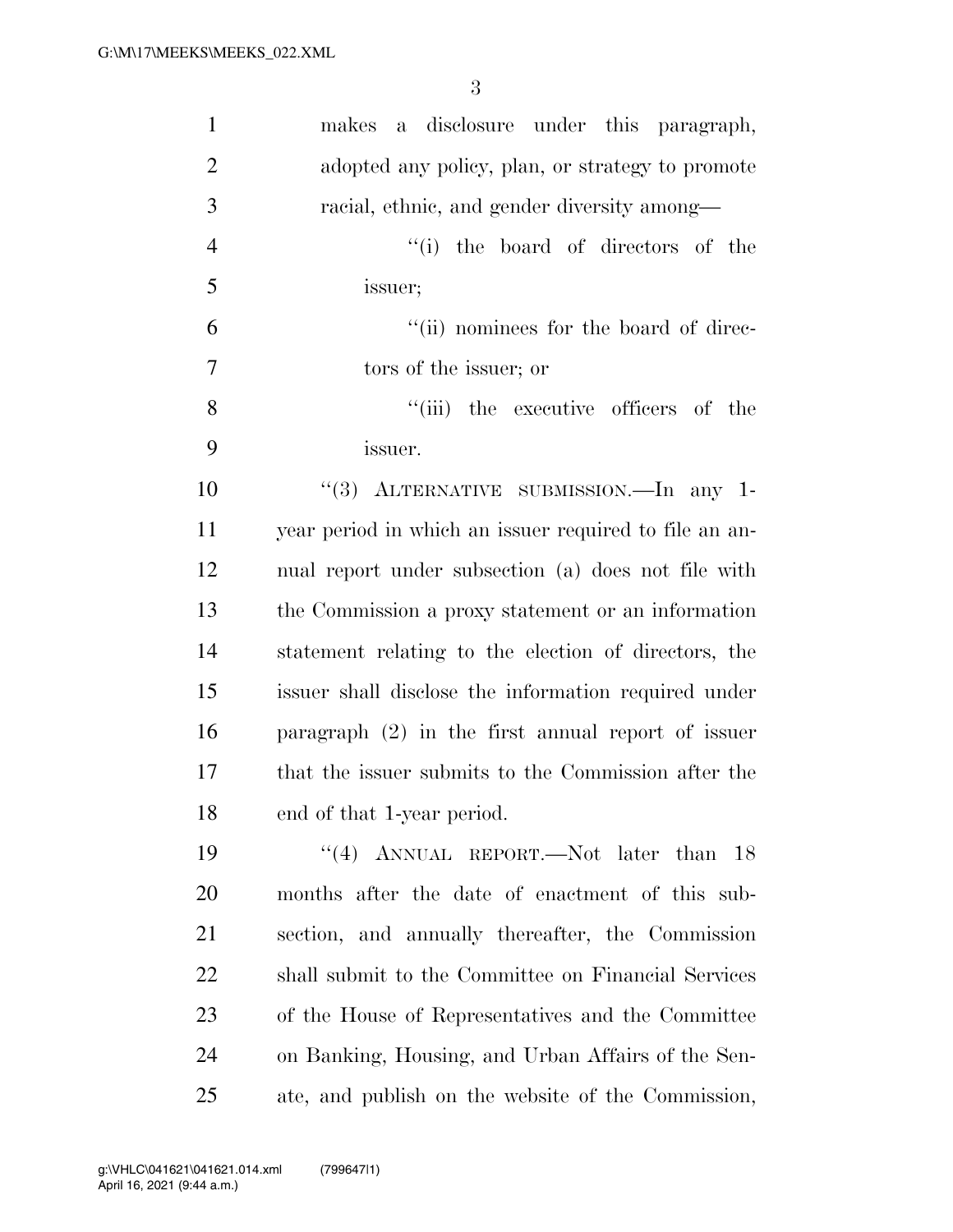| $\mathbf{1}$   | a report that analyzes the information disclosed    |
|----------------|-----------------------------------------------------|
| $\overline{2}$ | under paragraphs $(2)$ and $(3)$ and identifies any |
| 3              | trends with respect to such information.            |
| $\overline{4}$ | $``(5)$ BEST PRACTICES.—                            |
| 5              | "(A) IN GENERAL.—The Director of the                |
| 6              | Office of Minority and Women Inclusion of the       |
| 7              | Commission shall, not later than 3 years after      |
| 8              | the date of enactment of this subsection, and       |
| 9              | every 3 years thereafter, publish best practices    |
| 10             | for compliance with this subsection.                |
| 11             | "(B) COMMENTS.—The Director of the Of-              |
| 12             | fice of Minority and Women Inclusion of the         |
| 13             | Commission may, pursuant to subchapter II of        |
| 14             | chapter 5 of title 5, United States Code, solicit   |
| 15             | public comments related to the best practices       |
| 16             | published under subparagraph $(A)$ .".              |
| 17             | SEC. 3. DIVERSITY ADVISORY GROUP.                   |
| 18             | (a) DEFINITIONS.—For the purposes of this section:  |
| 19             | ADVISORY GROUP.—The term "Advisory<br>(1)           |
| 20             | Group" means the Diversity Advisory Group estab-    |
| 21             | lished under subsection (b).                        |
|                |                                                     |

 (2) COMMISSION.—The term ''Commission'' means the Securities and Exchange Commission.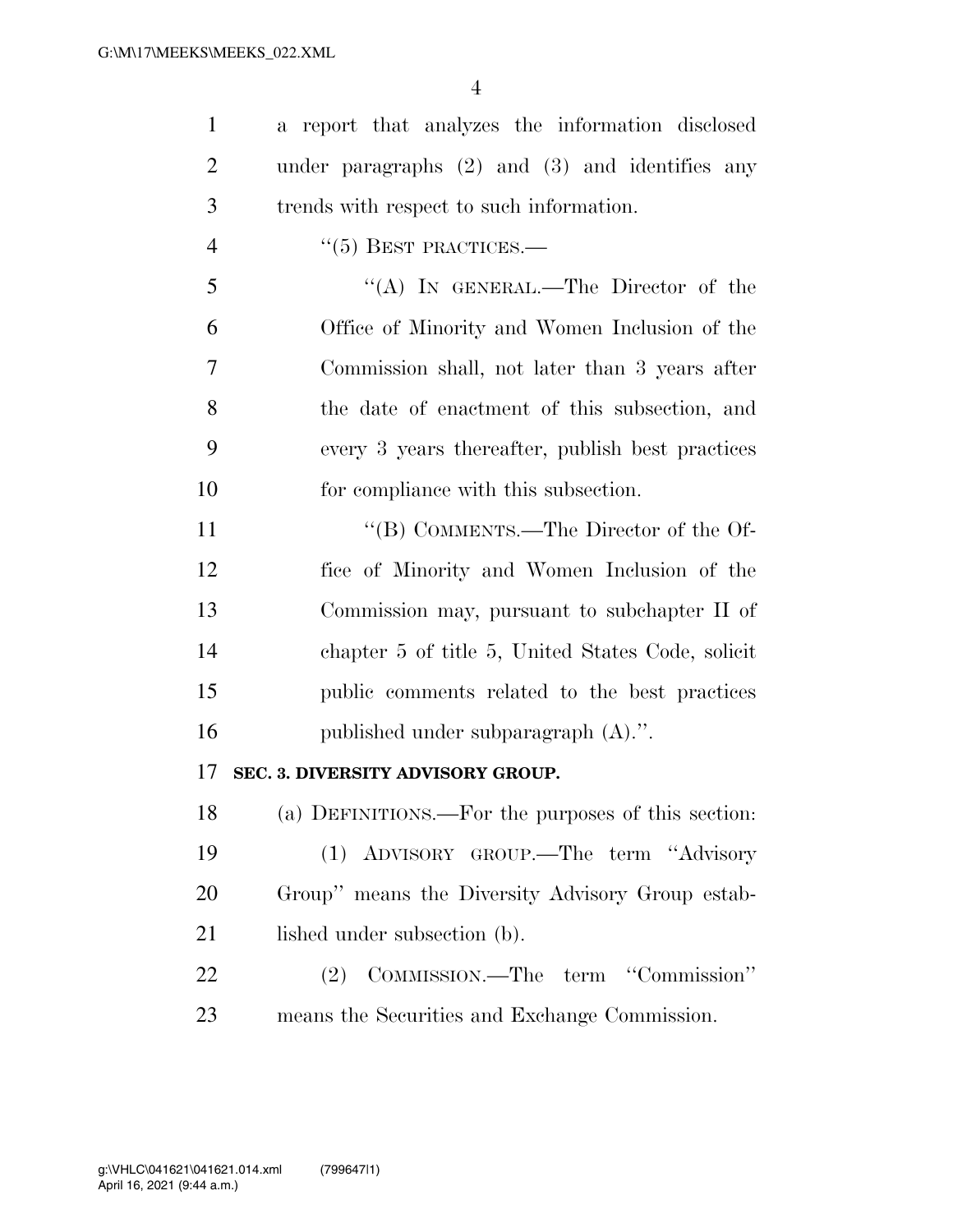| $\mathbf{1}$   | $(3)$ ISSUER.—The term "issuer" has the mean-            |
|----------------|----------------------------------------------------------|
| $\overline{2}$ | ing given the term in section $3(a)$ of the Securities   |
| 3              | Exchange Act of 1934 (15 U.S.C. $78c(a)$ ).              |
| $\overline{4}$ | (b) ESTABLISHMENT.—The Commission shall estab-           |
| 5              | lish a Diversity Advisory Group, which shall be composed |
| 6              | of representatives from—                                 |
| 7              | (1) the Federal Government and State and local           |
| 8              | governments;                                             |
| 9              | $(2)$ academia; and                                      |
| 10             | $(3)$ the private sector.                                |
| 11             | (c) STUDY AND RECOMMENDATIONS.—The Advisory              |
| 12             | Group shall—                                             |
| 13             | (1) earry out a study that identifies strategies         |
| 14             | that can be used to increase gender, racial, and eth-    |
| 15             | nic diversity among members of boards of directors       |
| 16             | of issuers; and                                          |
| 17             | $(2)$ not later than 270 days after the date on          |
| 18             | which the Advisory Group is established, submit to       |
| 19             | the Commission, the Committee on Financial Serv-         |
| 20             | ices of the House of Representatives, and the Com-       |
| 21             | mittee on Banking, Housing, and Urban Affairs of         |
| 22             | the Senate a report that—                                |
| 23             | (A) describes any findings from the study                |
| 24             | conducted under paragraph (1); and                       |